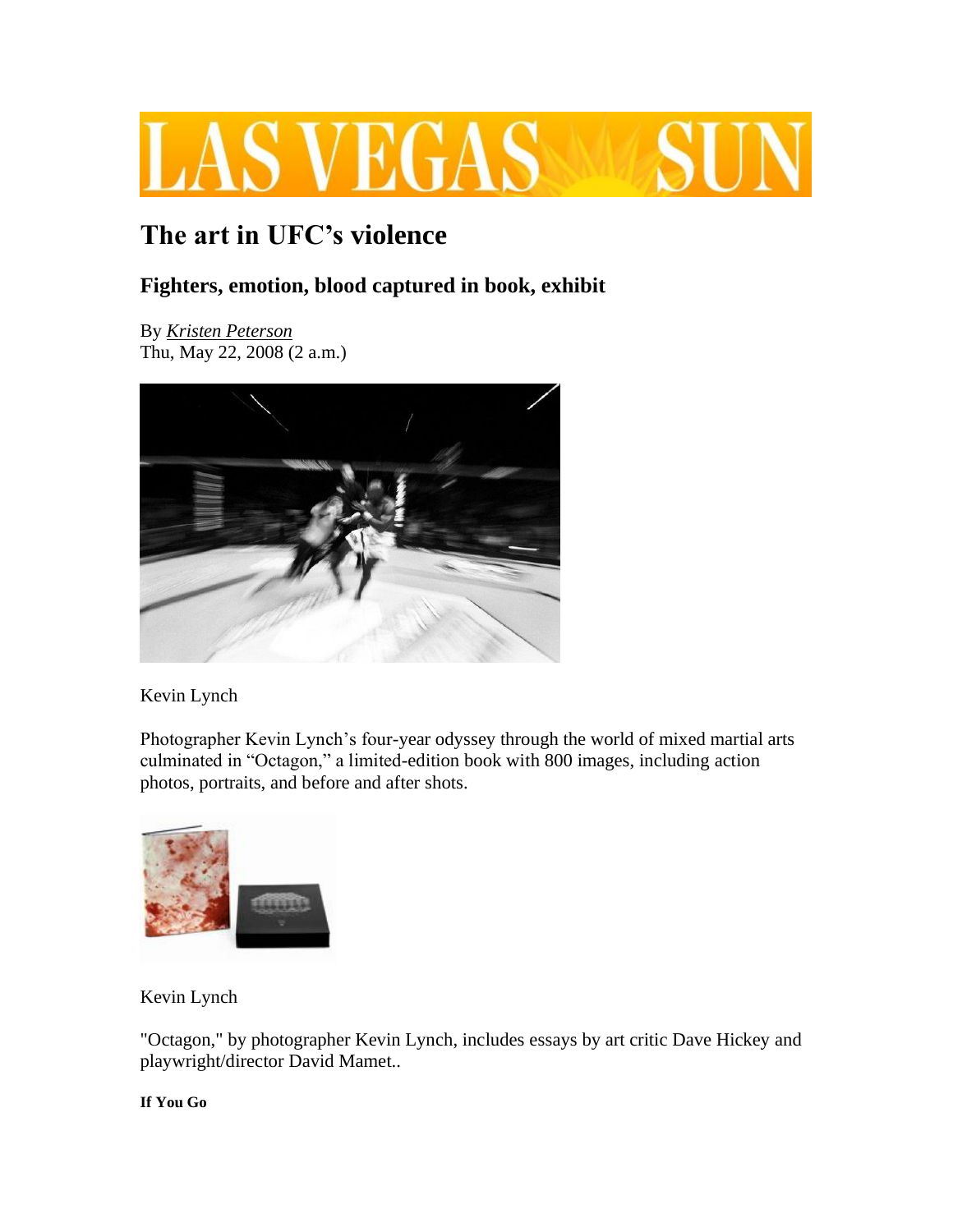- **What:** "Octagon: The Exhibit"
- **Where:** SoHo Lofts, 900 Las Vegas Blvd. S.
- **When:** Noon to 4 p.m. Saturday and Sunday (and through June 21 by appointment)
- **Admission:** Free; 366-9339

The first thing you notice is the blood. The floor looks like a slaughterhouse's.

The world's best fighters deliver blows, jabs, kicks. Flesh on flesh. Muscle on muscle. Holding out, trying to win, determined to win.

When casino moguls Frank and Lorenzo Fertitta took over the Ultimate Fighting Championship in 2001, they set about changing the image of the combat sport that combines boxing, wrestling and the martial arts.

As part of that process, they hired Los Angeles photographer Kevin Lynch to take portraits of fighters for marketing purposes. He attended a fight, got hooked and began documenting the culture, having complete access to the fighters, the eight-sided ring and the locker rooms.

The four-year project culminated in "Octagon," a handmade book with 800 images bound in a seemingly blood-stained cloth cover that merges combat sport with fine art. The book was initiated by the Fertittas, who are serious art collectors, and was inspired by Taschen's "GOAT," featuring fighter Muhammad Ali. The 20 1/2-by-26-inch, 400-page book, which is literally the size of a small coffee table, includes essays by art critic Dave Hickey and playwright/director David Mamet.

We see athletes just before their walk to the cage, where they fight in only small gloves and trunks for as long as 15 or 25 minutes with no escape. They emerge from the Octagon lacerated, spliced, bruised, swollen, devastated by their loss, elated by their win. Lynch takes another portrait. The before and after photos are as disturbing and engaging as a triptych of a bloody mat.

"Right before they go out and right when they come back — that's the truest time to get them, to get the true emotion," Lynch says. "Most people think the after pictures are so important, but the before pictures are the ones that I find more fascinating. Do they look confident? Are they overly confident? Are they insecure? Are they prepared or unprepared? All of that you can see in their eyes ... that adrenaline is just intense. They're suppressing all their emotions right then and there because they don't want to show that they might be scared, or they might show that they might be too overly zealous — then their opponent might take advantage of them. It's seriously a chess match, more with yourself than the fight."

If you haven't seen the photos or can't afford to pay \$2,500 for a limited-edition book, this weekend is your chance. Michele C. Quinn Fine Art Advisory, in conjunction with the Fertittas' mixed martial arts company, Zuffa LLC, is hosting "Octagon: The Exhibition," which features the book and large-scale images from the book. Some of the